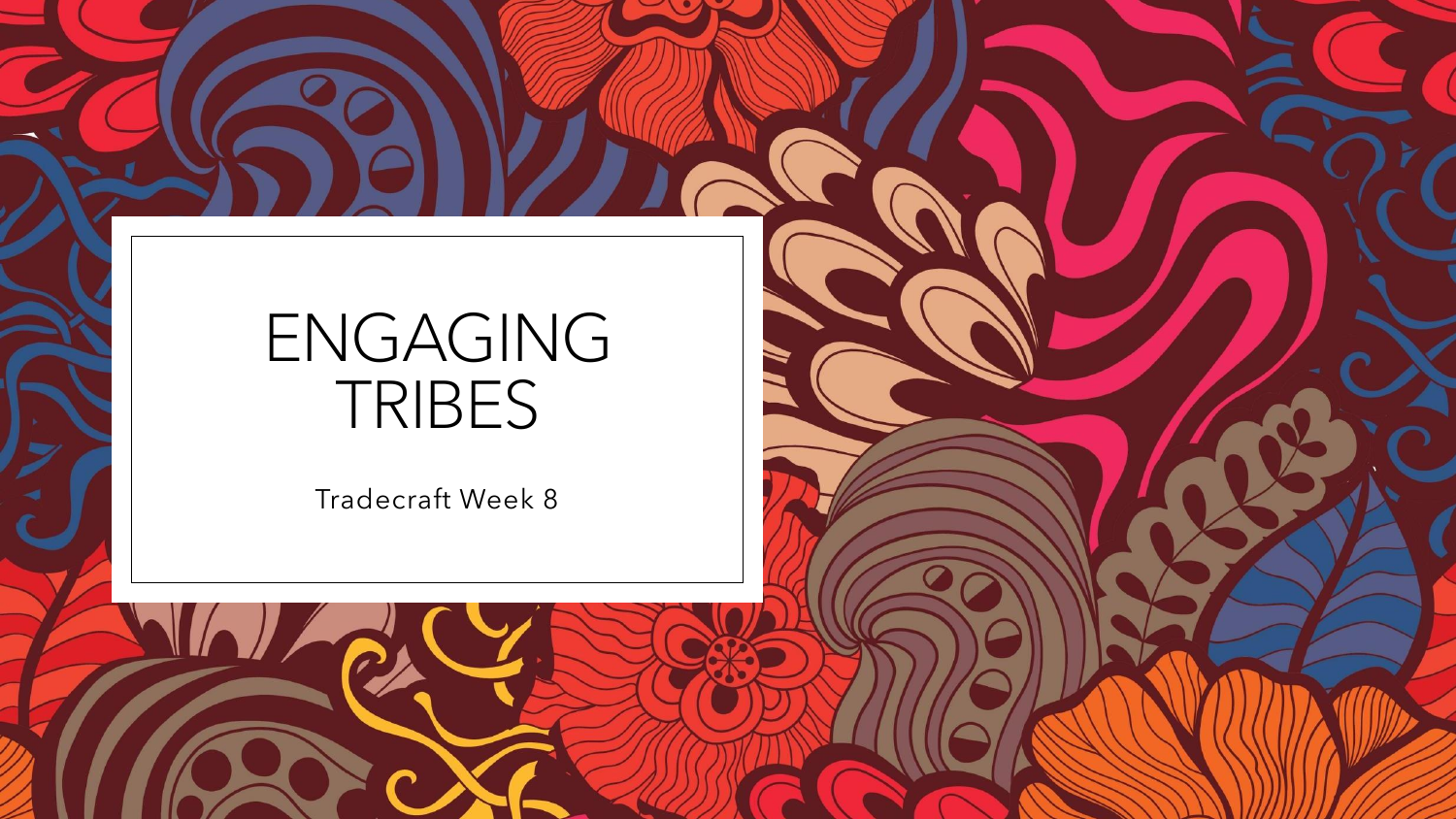#### **Tribe** | group of people who are connected to one another, a leader and an idea.

Common characteristics:

- Clear definition of who's in and who's out (defines the group)
- Cost of entry/right of passage (simple as buying a product or complex as hazing or training)
- Set of rules (spoken or unspoken)
- Consequences for those who break the rules
- Insider language
- Uniforms or physical appearance
- Leadership (formal or informal)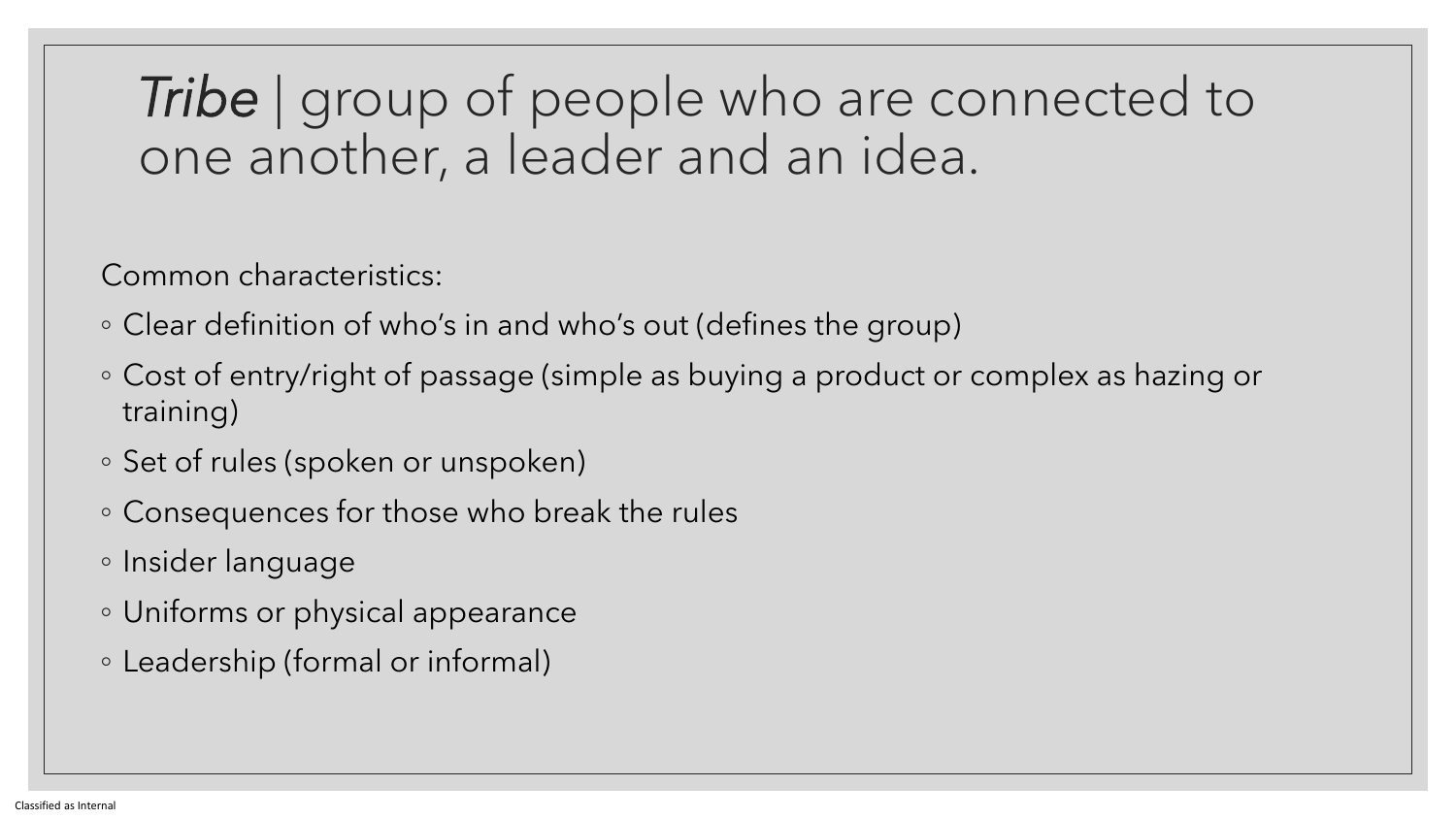# Four Major Levels of Belonging

- 1. Public (i.e. Titan's fan)
- 2. Social (Talking to neighbors on the porch)
- 3. Personal (sharing personal problems, asking for advice)
- 4. Intimate (between two people, uninhibited, completely open, honest relationship)

*People choose their tribe to meet their needs.*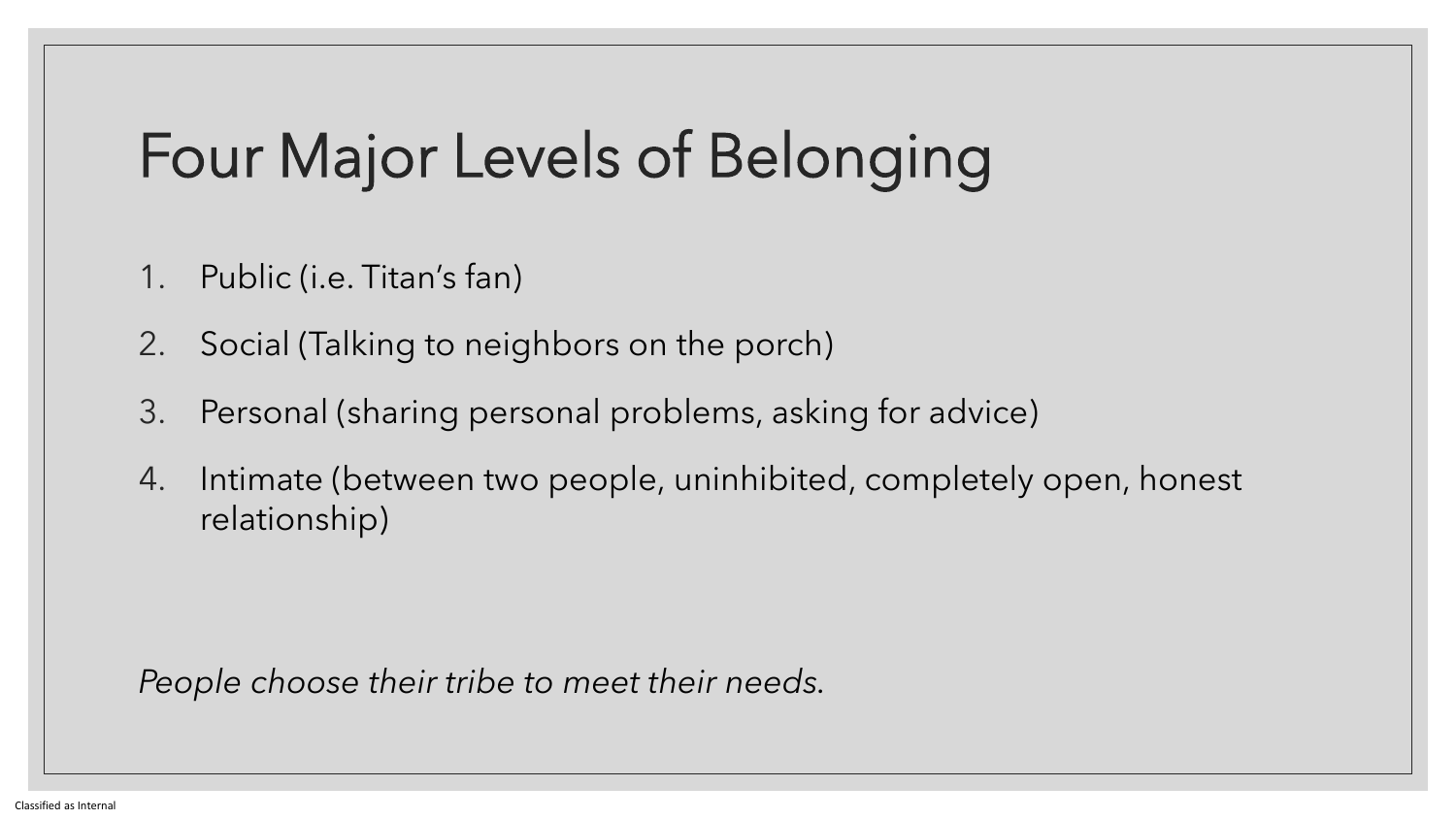## Function of a Tribe

◦ Help process new information (*What do I believe about this?*)

◦ Rather than sort through information on our own, people seek influential narrators who filter through the data and offer a complete perspective.

*Missionaries employ a methodology that relies on one-to-one proclamation of the gospel. The thinking is that a decision to follow Christ*  is personal and individual. However, as tribally connected people, we are *limited in our capacity to process major life decisions on our own. Tribal people do much of their thinking in community.*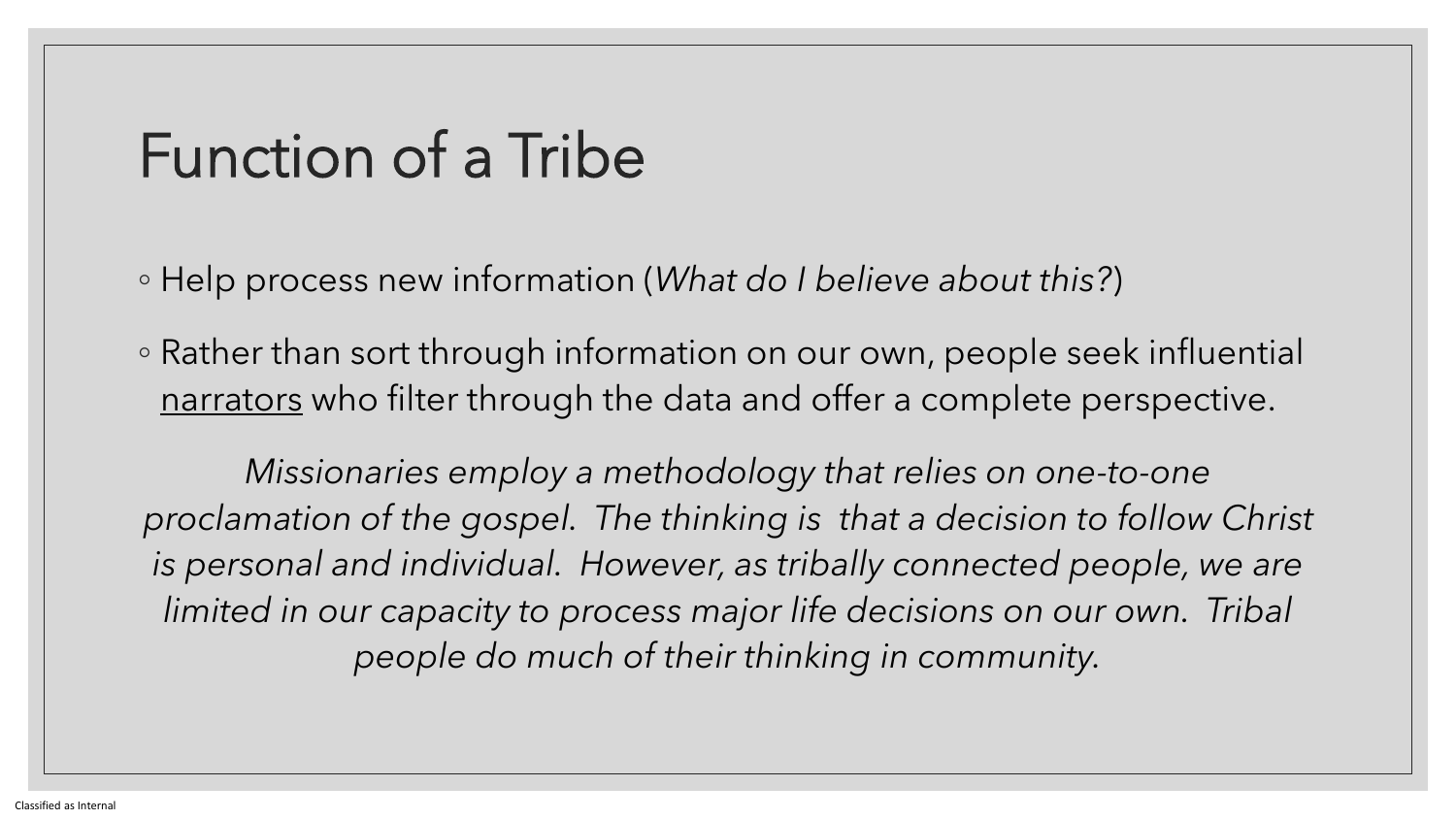## Communicate the Gospel

◦ In order to translate the Gospel across cultures, we must consider every tribe's unique pattern of communication.

# *The Gospel will not be spread*

*where it is not appropriately communicated!*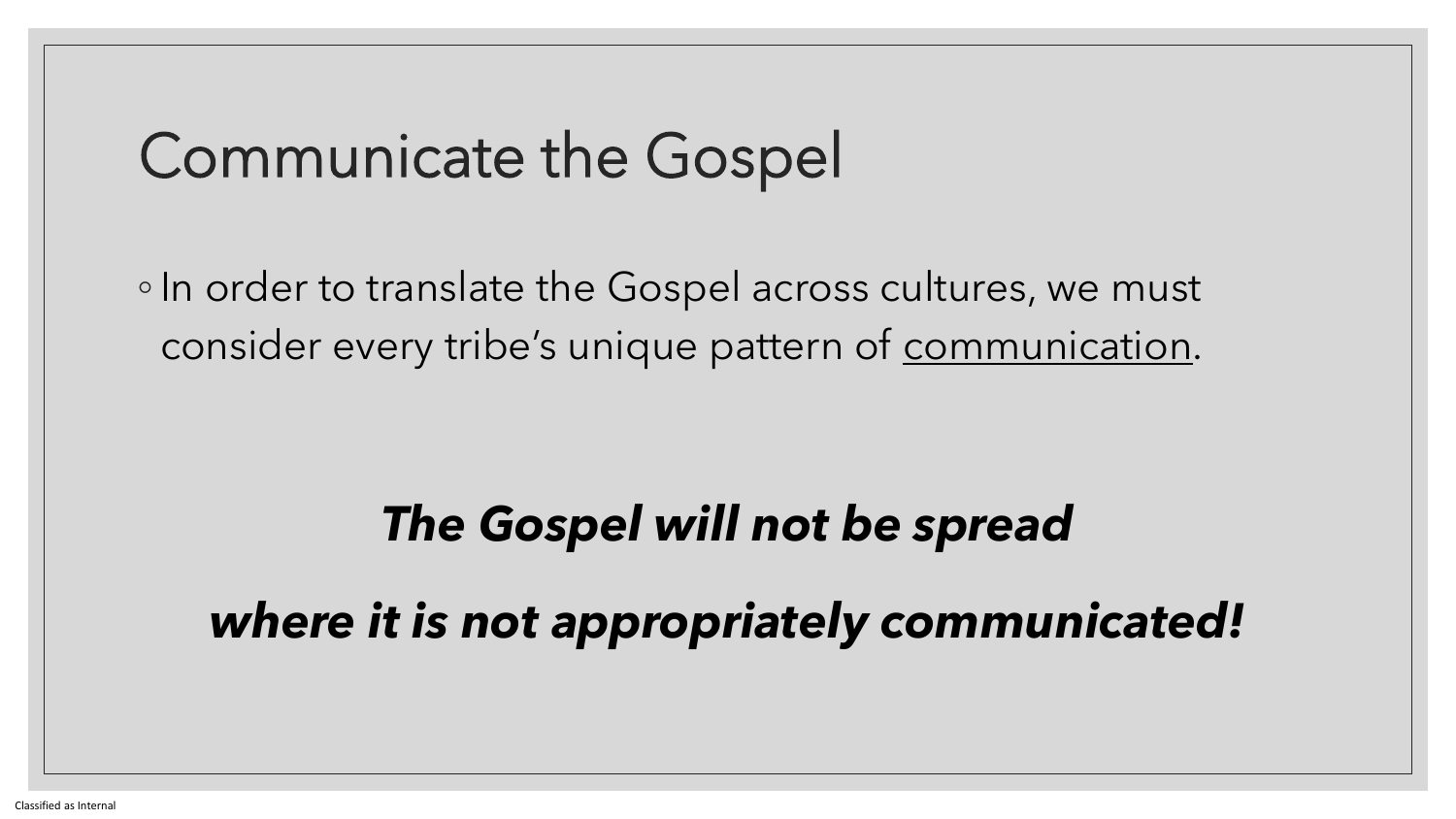## Churches Waiting to Happen

- It's tempting to look at tribes as barriers to the spread of the gospel (how do we break into the group to have influence?)
- Tribes meet regularly, enjoy fellowship, tell stories, counsel, support, serve one another, and provide members with a sense of identity.
- Just waiting to be jumpstarted by the Holy Spirit!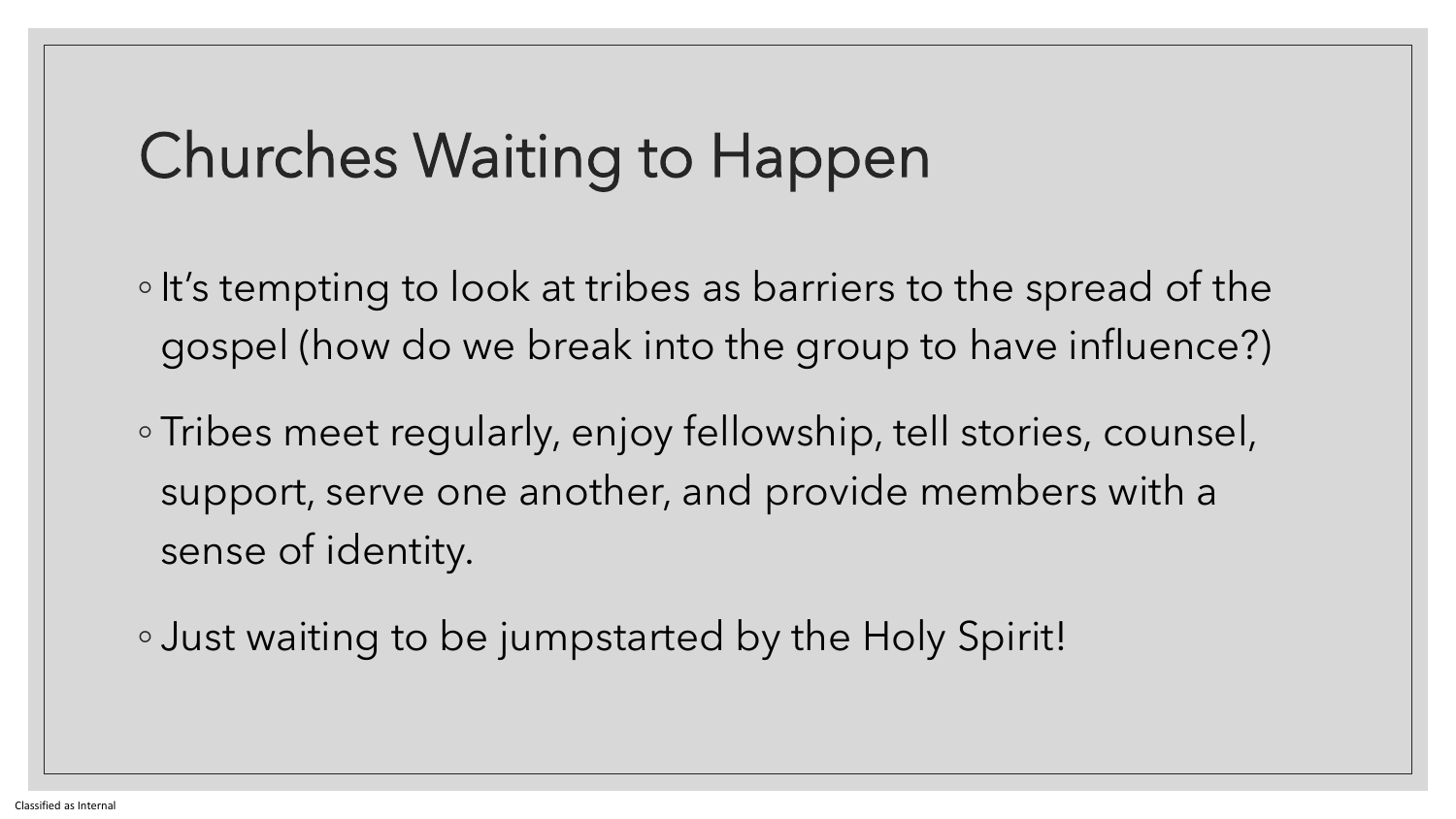#### Extraction

- Extraction removes a new believer from his existing social surroundings in order to assimilate him into an established church.
- Effective in the short term because it results in gathering Christians and removes new Christians from negative influences of the previous environment.
- Extraction is destructive to the relational channels the gospel would spread (What do the other members of the tribe see?)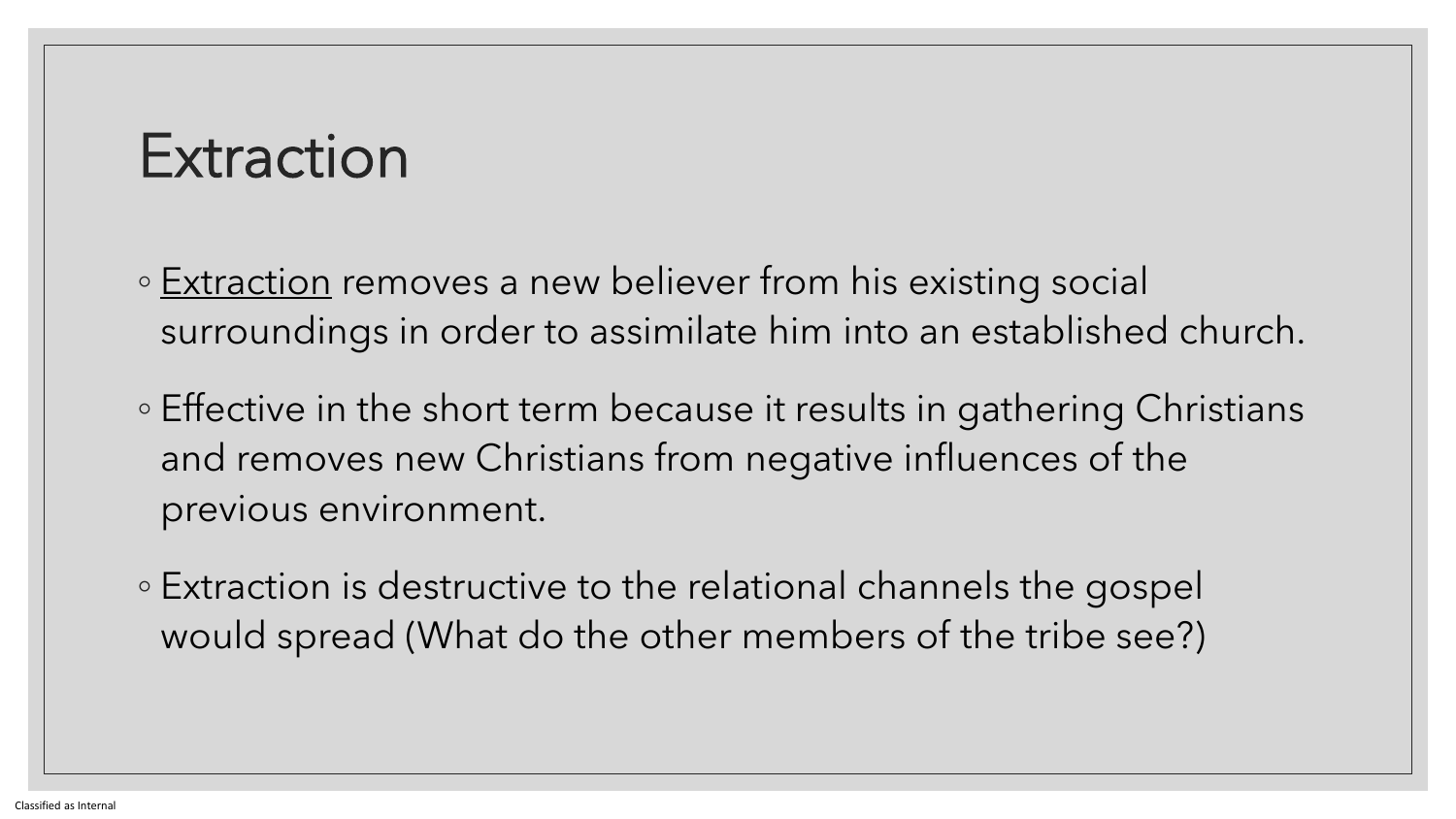#### Extraction

- *Extraction divides, isolates, and confuses. Instead of encouraging the tribe to consider as a group the implications of the gospel for their lives, it forces them to process the good news as individuals – something they're not equipped to do. Because people are tribal, we shouldn't be in such a rush to plug everyone into a church.*
- *What if instead of seeing existing social structures as barriers to the spread of the good news, we began to see them as direct lines of communication? Instead of considering every person as an individual, we could consider them as representatives of the tribe.*
- *The gospel is trusted to permeate the tribe's discussion and haunt its members'*  interactions with one another. The resulting group can then take charge of *communicating the good news within the tribe.*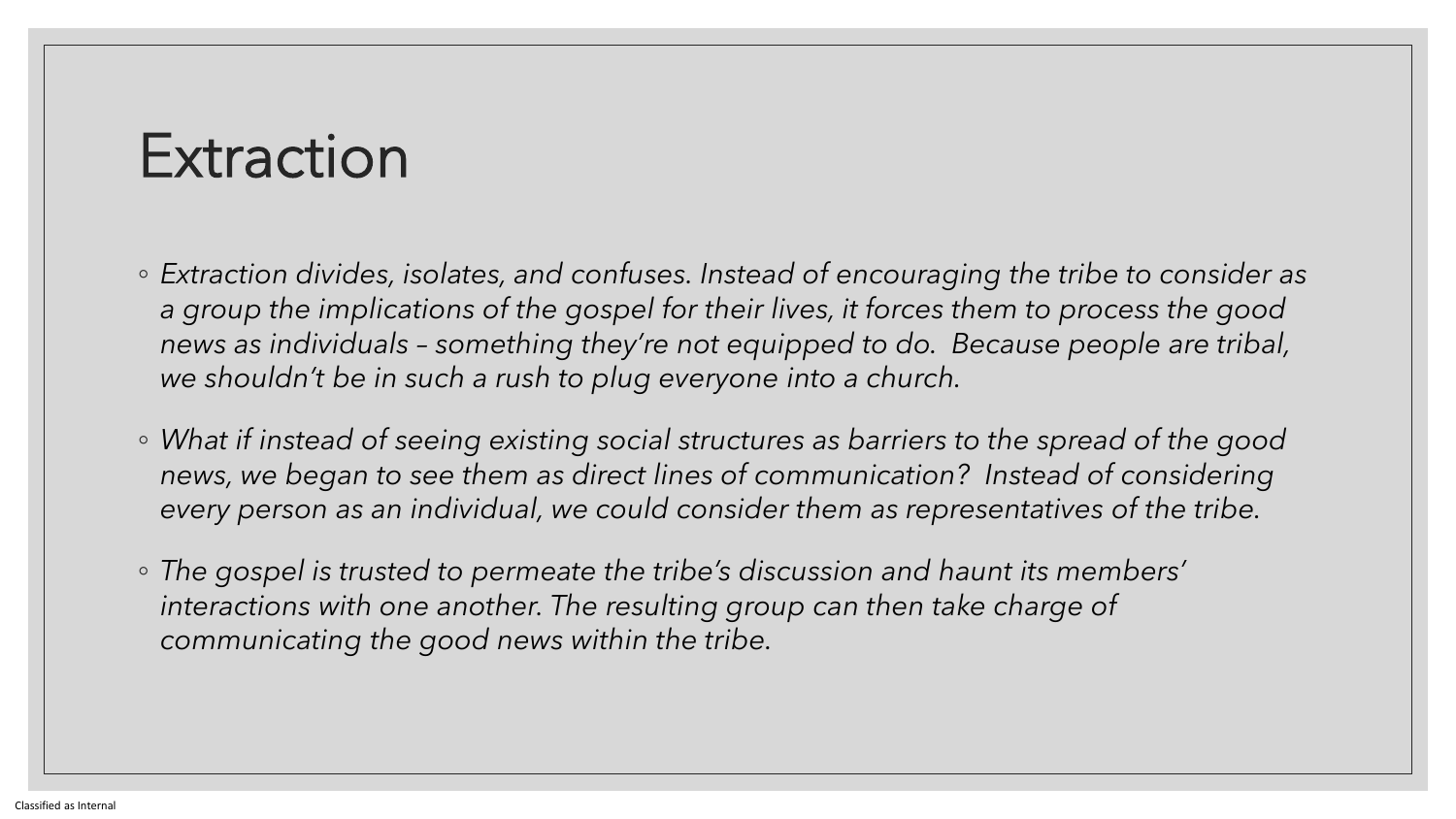# Life Support

The Spirit must lead us in this area! Some ties need to be broken.

- We must serve as the spiritual life-support for the individual(s) who believe by encouraging, teaching, and praying until the body comes to life.
- New believers learn to apply their faith to real life, a process that results in authentic expressions of "church".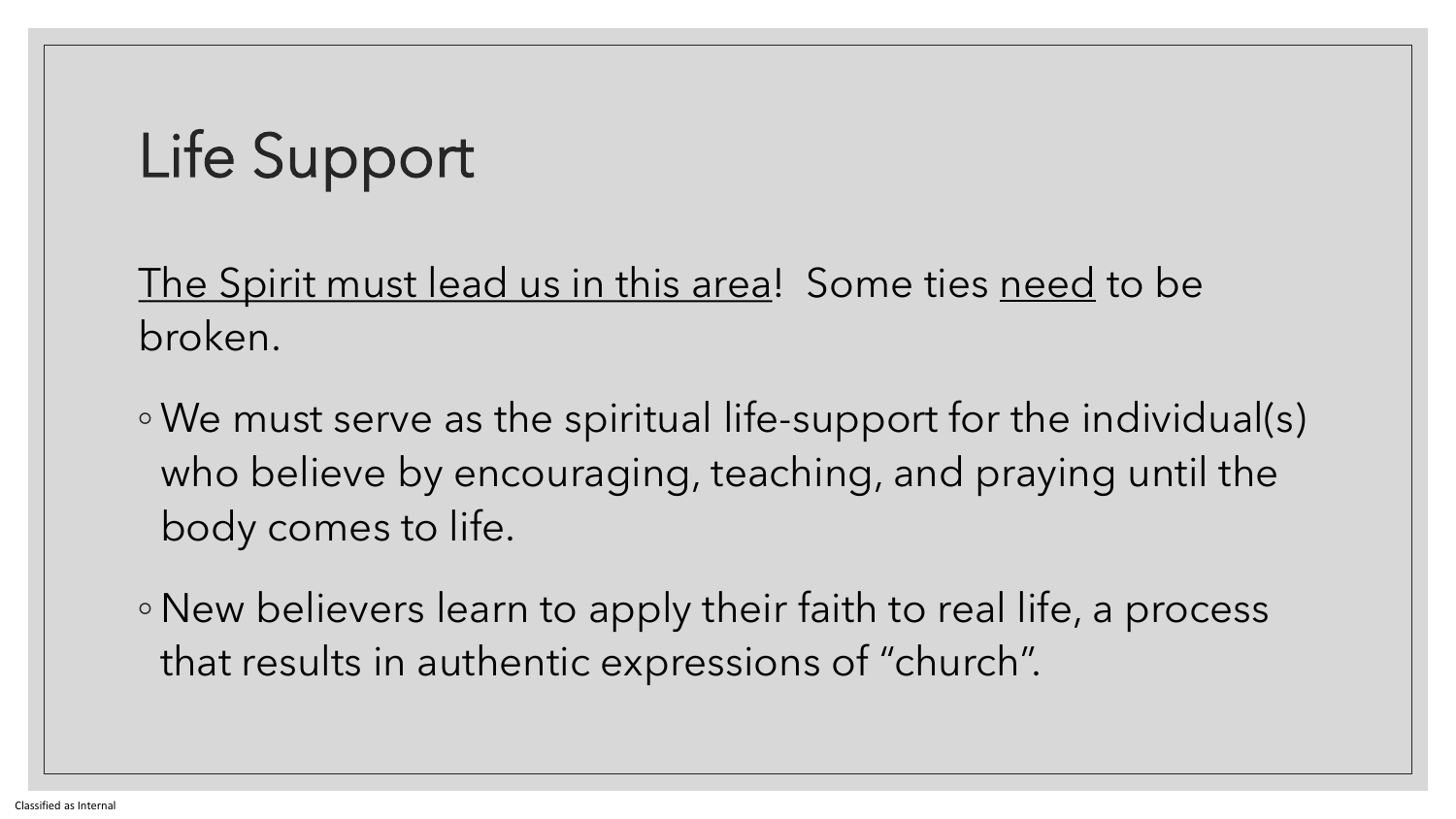## Oikos (household)

Oikos – household or everyone who pertained to a person's societal group – family, extended family, employees, servants – anyone who shared an interdependent life together.

The early church spread through Oikos:

◦ Zacchaeus (Luke 19)

◦ Levi (Luke 5:27-32)

◦ Cornelius (Acts 11:14)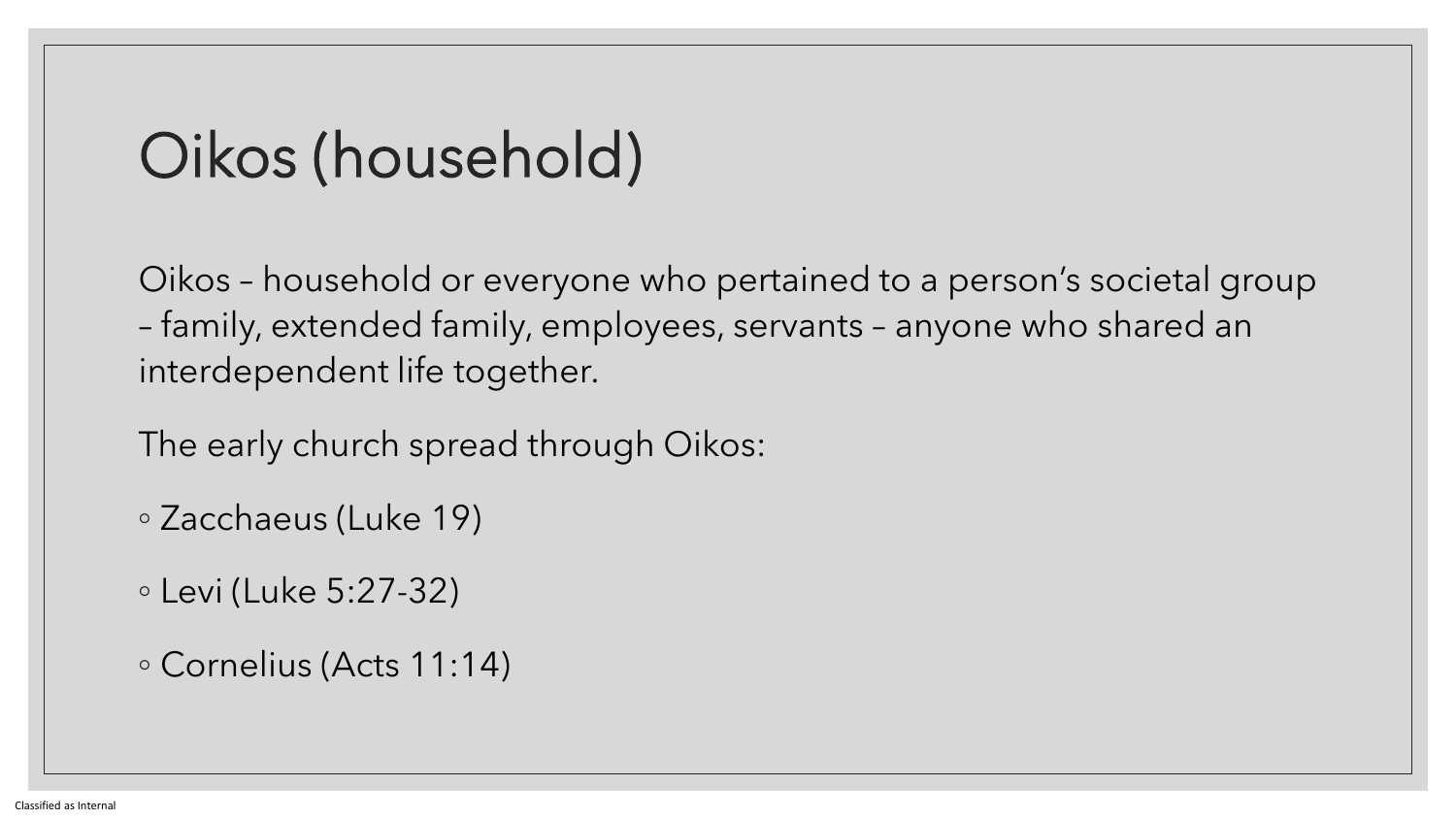### Oikos (household) – house church…etc.

<sup>26</sup>Well, my brothers and sisters, let's summarize. When you meet together, one will sing, another will teach, another will tell some special revelation God has given, one will speak in tongues, and another will interpret what is said. But everything that is done must strengthen all of you.

1 Corinthians 14:26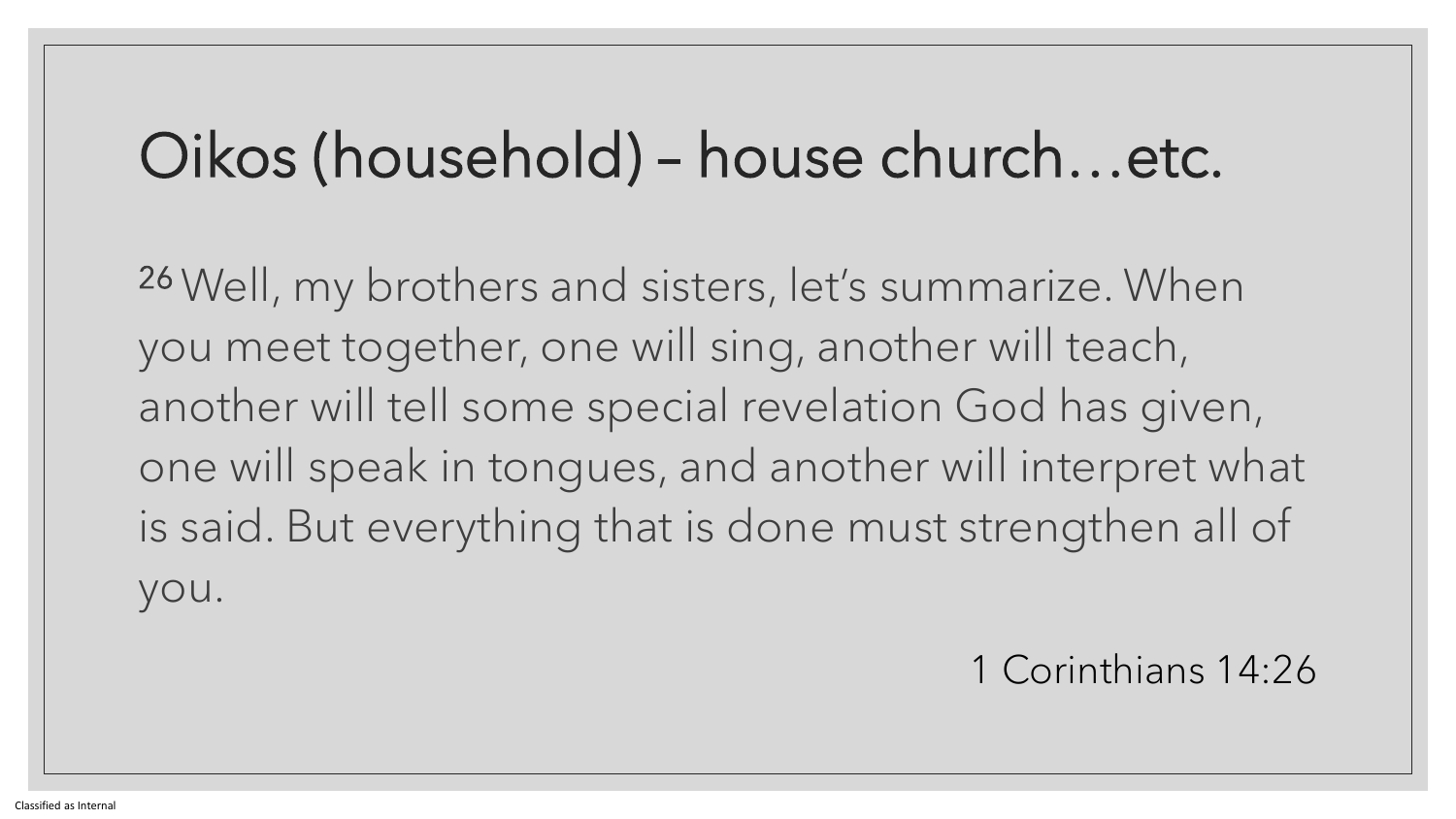# How to Identify Tribes

- 1. Public space tribes tend to be expressed openly (low barrier for entry)
- 2. Social space connections tend to have more specific meaning for a person's tribal identity (community groups, subculture, Facebook groups)
- 3. The relationship in the personal space is the modern-day equivalent to the social tribe. (small groups, peer groups on your job, etc)
- 4. The intimate space is filled only by one or two people and can be difficult to identify. (spouses, best friends – who do you go to with life changing events)